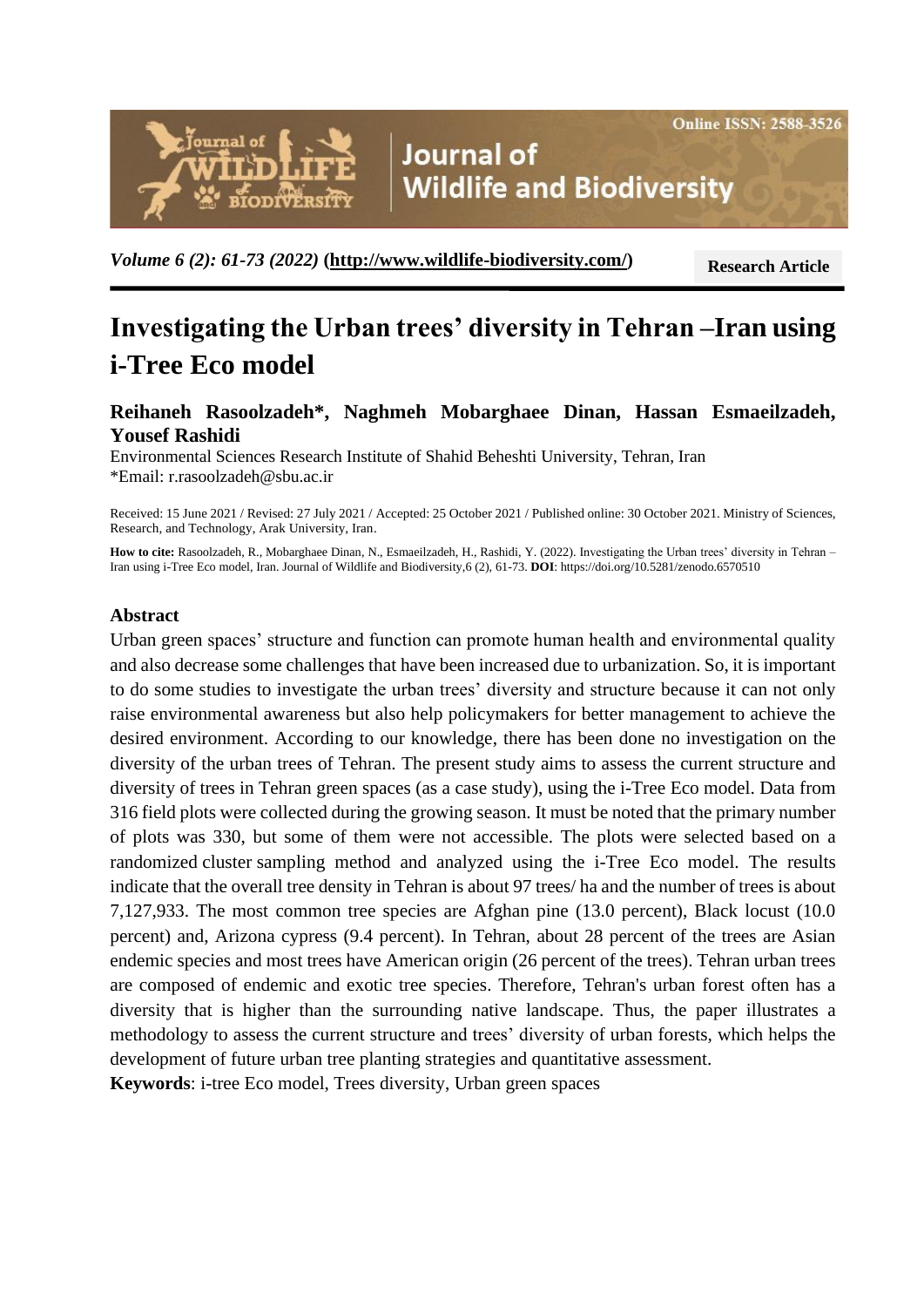## **Introduction**

Trees, as prominent elements of urban green spaces, play an important role in providing economic, social, and environmental benefits, including physical and mental health, aesthetic values, recreation, climate regulation, air quality, carbon sequestration, stormwater runoff reduction, all of which contribute to human well-being (Chinchilla et al., 2021; Wang et al., 2016; Nyelele and Kroll, 2020; Riley et al., 2017; Zięba-Kulawik et al., 2021; Wood and Dupras, 2021; Fan et al., 2019; Jiao et al., 2021; Dangulla et al., 2020). Urban trees refer to all public and private trees in urban areas, including individual trees along streets and remnant forest stands. They are either natural or planted and usually have a single stem and distinct canopy (Roy et al., 2012).

Urban forests formed by urban trees compose an important part of urban landscapes and can be considered a land use that creates space for trees (Fan et al., 2019). Urban forests and their related ecological processes play an important role in the structure, function, and dynamics of urban ecosystems (Wang et al., 2016). In other words, urban forests are an essential element for the sustainable functioning of cities in the face of economic and social changes and increasing urbanization leading to the formation of megacities.

Like other natural systems, the function and stability of urban forests depend on the species composition of their communities (Nowak et al., 2016). Species diversity of urban forests, considered as different species in an area, is the main component of urban biodiversity (Yan and Yang, 2017). Species diversity plays a crucial role in the functioning and maintenance of urban forest stability (Li et al., 2020; Morgenrot et al., 2016). Species diversity is also important for the resilience of urban forests so that higher species diversity is expected to have greater stability in ecological function (Wood and Dupras, 2021; Fan et al., 2019).

Diversity can protect urban forests from pests and diseases, climate change, and other adverse environmental conditions (Wang et al., 2021; Dangulla et al., 2020; Paquette et al., 2021). There is also a link between species diversity and the provision of ecosystem services. An urban forest with high species diversity can provide various ecosystem services (Yan and Yang, 2017; Kendal et al., 2014; Nowak et al., 2016; Jiao et al., 2021; Blood et al., 2016. Thus, the amount and diversity of trees are important indicators of the quantity and quality of ecological services provided by trees. Evaluating urban tree diversity is a key step in managing and planning urban ecosystems resulting in the improvement of ecosystem services and the urban environment. Lack of tree diversity can put urban forests at risk of biotic and abiotic stressors (Ma et al., 2020).

Although species diversity can optimize multiple ecosystem services and ensure the stability of urban forests in the face of disturbance, increasing species diversity cannot guarantee the enhancement of ecosystem function. Some species, such as invasive species or exotic species, can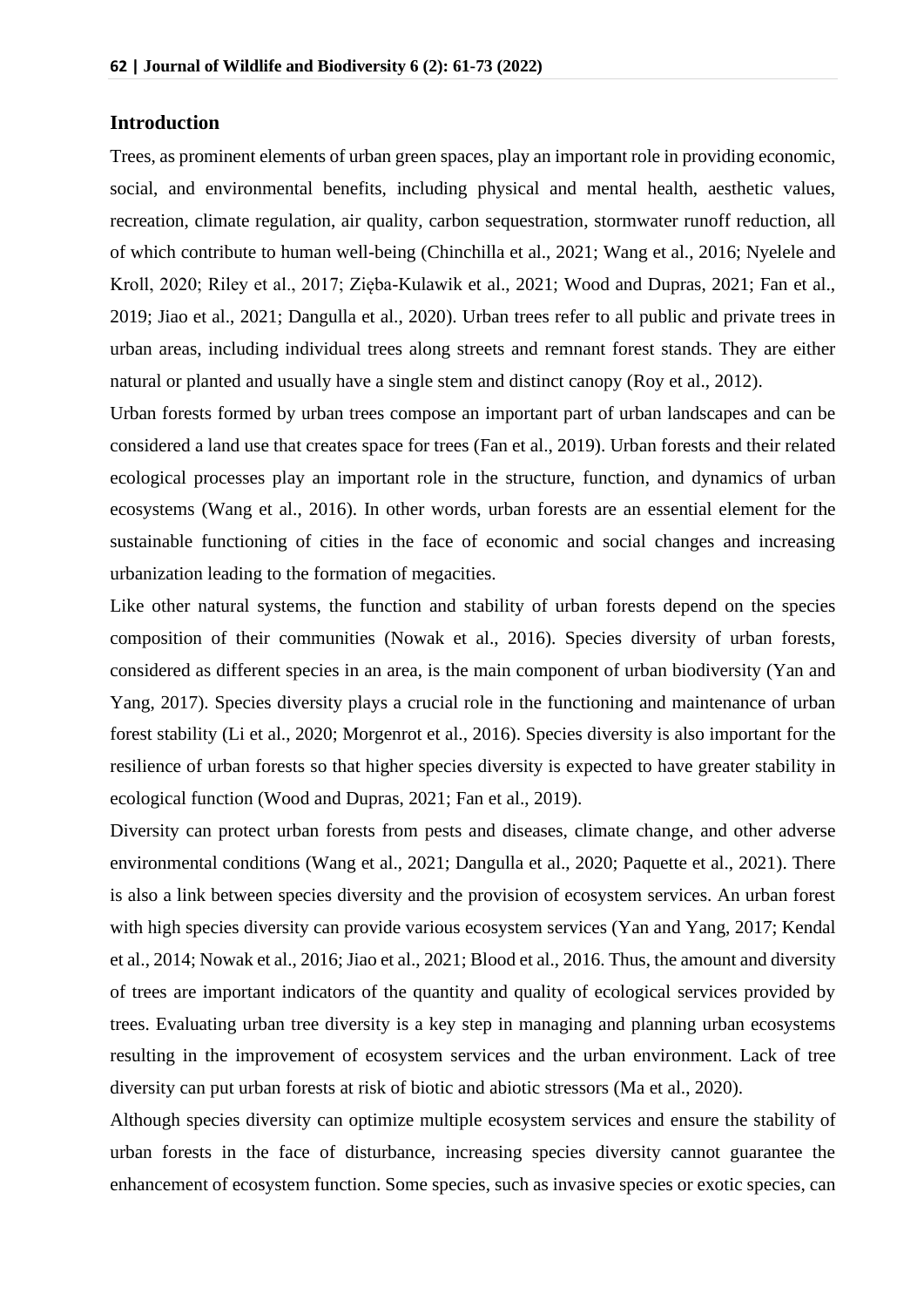be undesirable and may cause damage. Therefore, it is essential to adopt adequate strategies to optimize desirable ecosystem services and reduce disservices (Morgenrot et al., 2016).

The importance of studying species composition and diversity in urban landscapes is well recognized for planning and management purposes (Dangulla et al., 2020; Morgenroth et al., 2016). Accordingly, many studies have investigated the abundance and diversity of urban trees due to their potential to alleviate environmental degradation and benefit for city dwellers (Jiao et al., 2021; Dangulla, 2020; Chinchilla et al., 2021; Roy et al., 2012).

Urban forests are not static and change over time due to natural factors (e.g., insects and diseases, storms) and human factors (such as development, land-use change, and management strategies) (Nowak et al., 2016; Riley et al. al., 2017; Chimaimba et al., 2020). Land-use change is one of the driving factors affecting biodiversity (Li et al., 2020). Other drivers of urban tree species composition and diversity include urbanization levels and physical and demographic characteristics (Chimaimba et al., 2020). Urbanization leading to landscaping homogenization is often the main reason for the decline in biodiversity and native species (Wang et al., 2016; Pyles et al., 2020).

Land-use change and urbanization adjacent to urban areas have led to an alteration in the composition and structure of urban forests. Around half of the world's population lives in cities, and 10% live in megacities, which will increase up to 75% by 2050 (Roy et al., 2012). Many cities have experienced unpredictable growth along with environmental degradation, including habitat and biodiversity loss, soil erosion as well as carbon and noise pollution (Roy et al., 2012). The impact of urban growth on the environment is complex, ranging from structural changes to the loss of ecosystem function and reduction of ecosystem services provision (Grêt-Regamey et al., 2017). Therefore, understanding the diversity of urban trees and the factors influencing them can help decision-makers plan and manage urban trees more effectively and optimize the structure and species diversity of urban forests.

In Iran, two studies have been done on the UF of the Khorasan-e-Razavi and Eastern Azerbaijan provinces so far (Parsa, 2019). According to our knowledge, the diversity of green spaces' trees in Tehran has not been investigated and this is an important shortcoming in environmental studies in Tehran. Similar to many large cities, Tehran is experiencing urban expansion and population growth, resulting in changes in urban ecosystems' structure and function. Such processes highlight the significance of urban trees' diversity studies as an important contributor to the sustainability of urban ecosystems addressed in this paper. This study aims to investigate the structure and diversity of native and exotic tree species in Tehran. The findings of our study can contribute to a better understanding of urban trees' diversity and improvement of urban forest planning and management.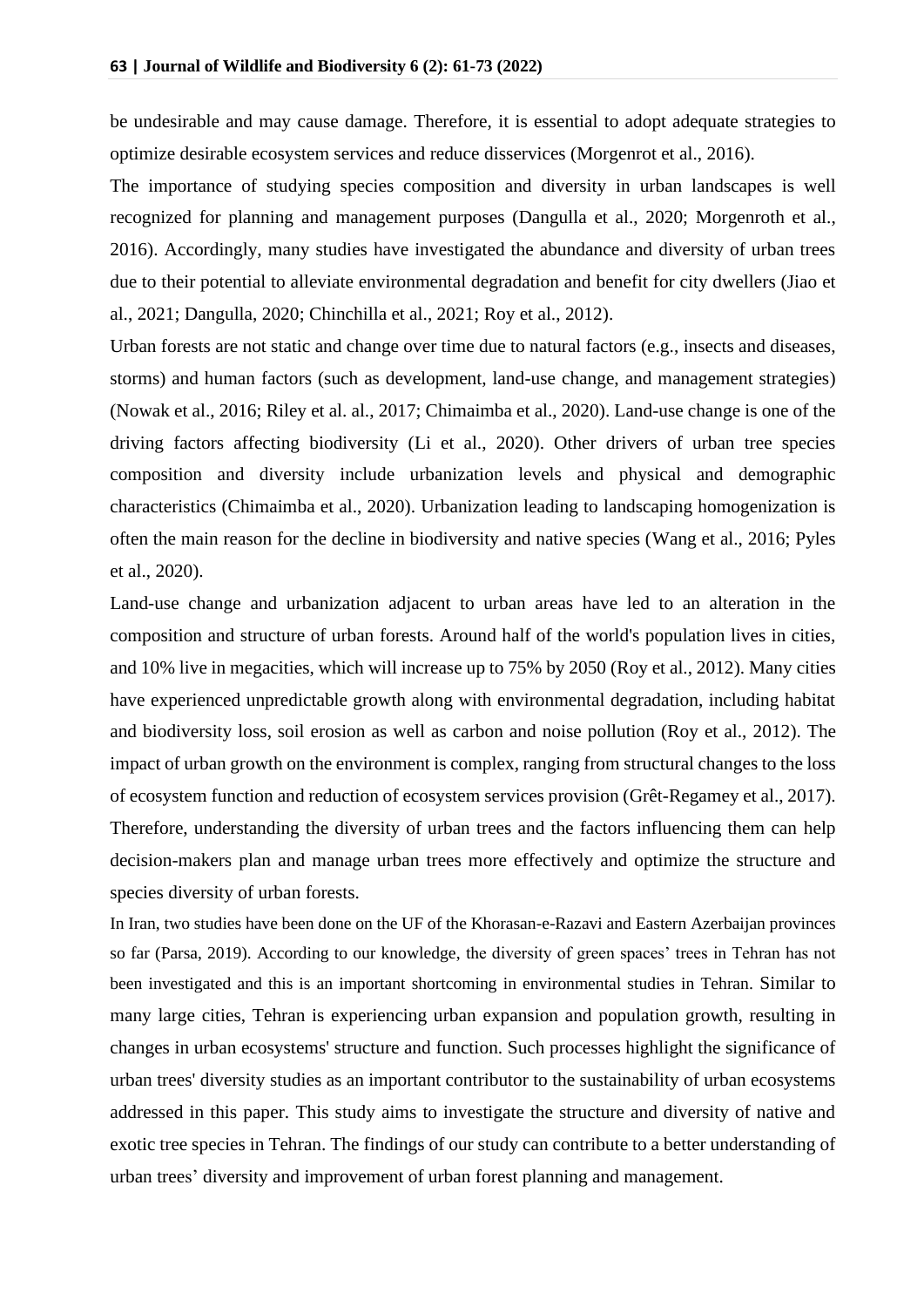## **Materials and method**

## **Study area**

The present study was done within the municipal administrative borders of Tehran city, the capital of Iran (Fig. 1). Tehran is divided into 22 regions and is located in the center of Iran (35° 31' to  $35^{\circ}$  57' N, 51° 4' to 51° 47 ' E) with an area of about 60,000 ha and a population of 8.7373.510 People in 2016 ((Statistical Center of Iran, 2016; Tehran statistical yearbook, 2018). Since the city of Tehran has a special geographical location (the elevation in the north is much higher than in the south), it has different climatic conditions, ranging from Semi-humid in the north to arid and semiarid in the south (Tehran statistical yearbook, 2018). The growing season in Tehran lasts from April to September and is about six months. The annual wind speed is about 16 knots. The annual mean precipitation is about 57 mm, which is mostly during March and April. The city has about 5213 ha of green space (Tehran statistical yearbook, 2018).



**Figure 1.** Location of the study area

# **i-Tree Eco-6 model**

In the present study, we used the i-Tree Eco model, since, among several In-tree analysis tools and utility programs (such as i-Tree Eco, and i-Tree Pest Detection Module), i-tree Eco is the most suitable one for international projects (Kiss et al., 2015; Parsa et al., 2019) and provides detailed data required by urban managers to make sustainable decisions on urban forest (Nowak, 2013). The model can estimate the urban forest structure (Species composition, number of trees, tree density, etc) ((i-Tree Eco User's Manual, 2021). Since the i-Tree model was developed for the US, conducting urban forest projects outside the US requires additional data collection such as location information (e.g. continent, nation, latitude, longitude, elevation mean minimum temperatures, ozone state, etc), precipitation data (e.g., weather station, precipitation data, etc.) and air pollution data.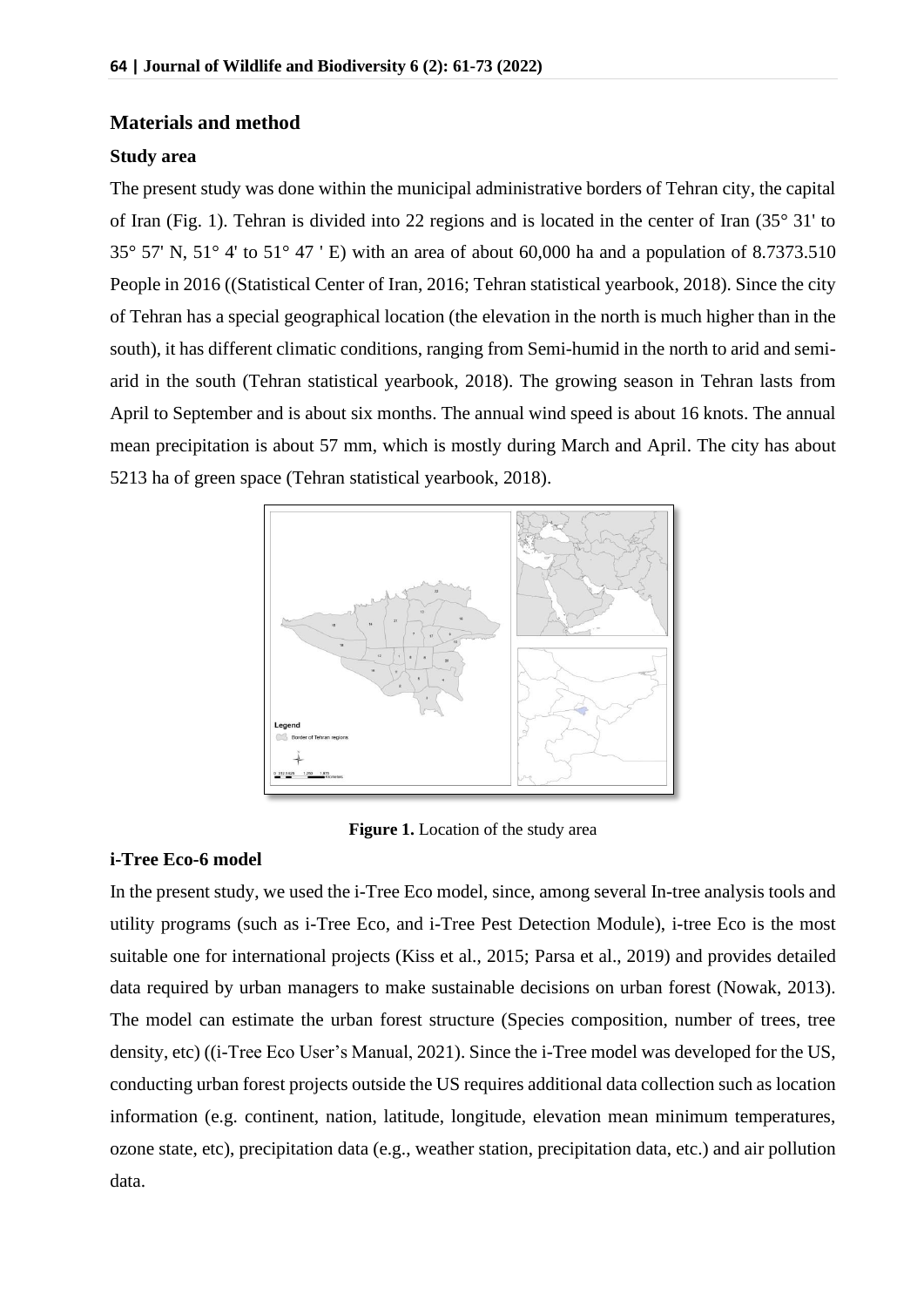#### **Field data collection**

A randomized-cluster sampling method was applied to determine the spatial location of sampling plots. For this purpose, the first step was to divide Tehran into smaller units based on land use similarity and was reclassified into five classes, namely commercial and industrial, green spaces or parks, residential, transportation, and other (Table 1). The original land use map was obtained from Tehran municipality (for the year 2017, with 1:25,000 scales) and updated using field studies. Regarding previous studies (Parsa et al.,2018; Intasen et al., 2017; Nowak et al., 2017; Mikulanis, 2014; PARD, 2014; Pace and Sales, 2012; Nowak et al., 2011) and i-Tree Eco users' manual "As a general rule, 200 plots(one-tenth acre each) in a stratified random sample with at least 20 plots per stratum will yield a standard error of about 10% for an estimate of the entire city " (i-Tree Eco User's Manual, 2021), a total of 330 plots were selected and sampled with a radius of 11.34 m during the growth season (from 9th May 2020 to 20th September 2020). To determine the number of sample plots for each land-use class, a questionnaire was distributed to 30 environmental experts to score each land use based on interest, possibility, and potential for the existence of trees within each land-use class from 0 to 10 (10 being more interested). Using the questioners WOI and RWOI were obtained (Table 1).

| land use classes       | Area(ha) | Area $(\% )$ | <b>WOI</b>               | <b>RWOI</b> | Number of plots |
|------------------------|----------|--------------|--------------------------|-------------|-----------------|
| Commercial /Industrial | 3375.07  | 6            | 0.708                    | 0.17        | 20              |
| Green spaces (parks)   | 5,213.35 | 9            | 0.972                    | 0.23        | 42              |
| Residential            | 25732.72 | 43           | 0.67                     | 0.16        | 141             |
| Transportation         | 15706.1  | 26           | 0.59                     | 0.14        | 76              |
| Other                  | 8,996.11 | 16           | 0.69                     | 0.16        | 51              |
| overall                | 59023.35 | 100.00       | $\overline{\phantom{0}}$ |             | 330             |

**Table1.** Number of plots used in the study

The Weight of Interest (WOI) indicates the average level of interest provided by the environmental experts (Environmental sciences Ph.D. candidates and academic staff of the Shahid Beheshti University, Tehran, Iran). The RWOI (Relative Weight of interest) was calculated by multiplying WOI by the area percentage of each class. Finally, RWOI was multiplied by the final number of plots (330) to obtain the number of plots for each land-use class (Table 1). Water bodies (artificial lakes) were omitted from the analyses because only terrestrial ecosystems were taken into account. Figure 2 illustrates the spatial distribution of plots throughout Tehran regarding the land use classes.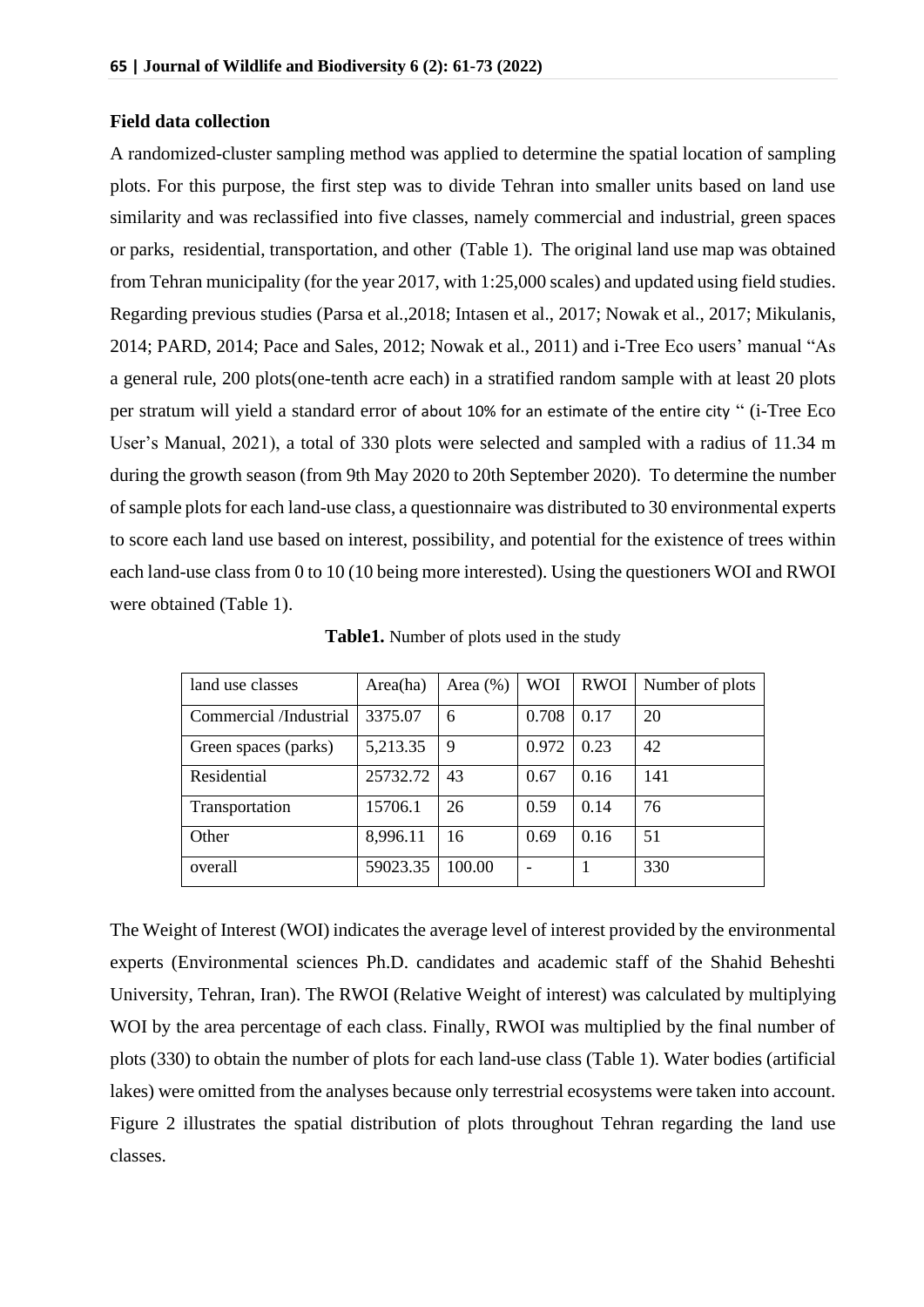

**Figure 2**. Spatial distribution of sampling plots thought the municipality borders of Tehran regarding the land use classes (Source: Land use map obtained from Tehran municipality)

All data on the plots' trees were collected for each plot (Table 2). i-Tree Eco model uses the survey data to assess the urban forest structure through the composition and structure module. This module provides information on the summary of the structure by species and stratum (e.g., the number of trees, leaf area, etc) (i-Tree Eco User's Manual, 2021; Nowak, 2019; Parsa et al., 2019).

| <b>Species</b><br>Percent measured<br><b>DBH</b><br>Percent tree's canopy cover<br>Dead or alive<br>Land use<br>Status (planted, ingrowth, unknown)<br>plot address<br>Distance to the plot center<br>Direction to the north<br>Land use in which the given tree was located<br>Crown heath<br>Total tree height<br>Crown base height<br>Crown width (N-S and E-W)<br>Crown missing<br>Land cover under the canopy | Trees |                      | Plots |  |
|--------------------------------------------------------------------------------------------------------------------------------------------------------------------------------------------------------------------------------------------------------------------------------------------------------------------------------------------------------------------------------------------------------------------|-------|----------------------|-------|--|
|                                                                                                                                                                                                                                                                                                                                                                                                                    |       | Crown light exposure |       |  |

**Table 2.** Measured variables in the fieldwork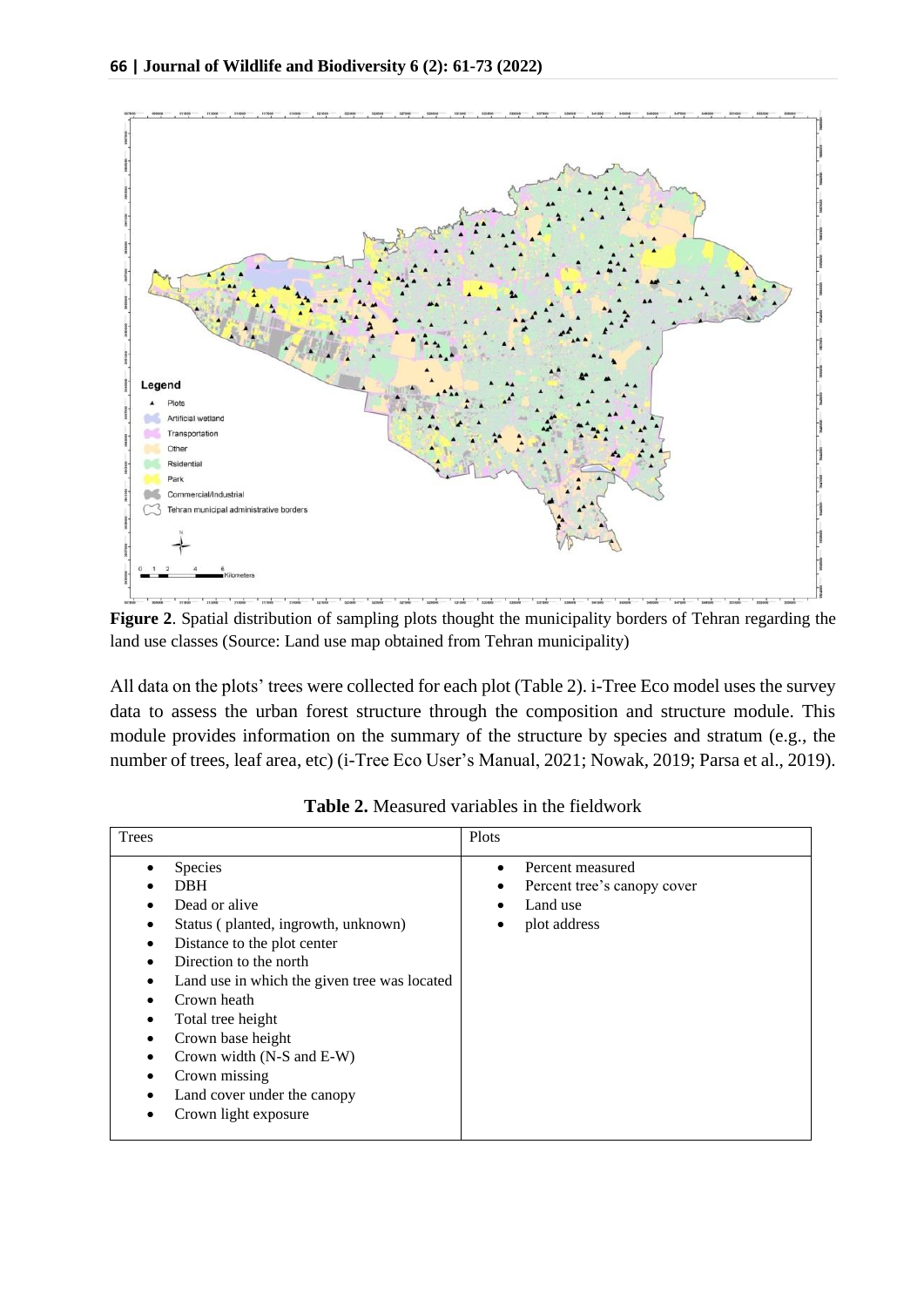## **Results**

Based on the results, the urban forest of Tehran has an estimated 7,127,933 trees ( $\pm$ 370,364, the standard error of about 5.19%) with a tree cover of 32.6 percent. The three most common species are Afghan pine (13.0 percent, 928,223 trees), Black locust (10.0 percent, 711,562 trees), and Arizona cypress (9.4 percent, 666,802 trees). While, in another city in Iran, Tabriz, the three dominant tree species are Robinia pseudoacacia (12.5%), Fraxinus excelsior (9.8%), and Elaeagnus Angustifolia(8%) (Parsa et al., 2019). This difference is due to the climatic and administrative management differences. Figure 3 illustrates the percentage of dominant tree species in Tehran.



**Figure 3.** Tree species composition in Tehran (Source: Based on the research findings)

The overall tree density in Tehran is about 120.76 trees/ha (5.19 % SE). As expected, the highest tree densities in Tehran occur in the green infrastructure (park) stratum, followed by the Commercial/Industrial (175.28 tree/ha) category (Fig. 4). This result is almost similar to the finding of Tabriz (a city in northwest Iran) (Parsa et al, 2019).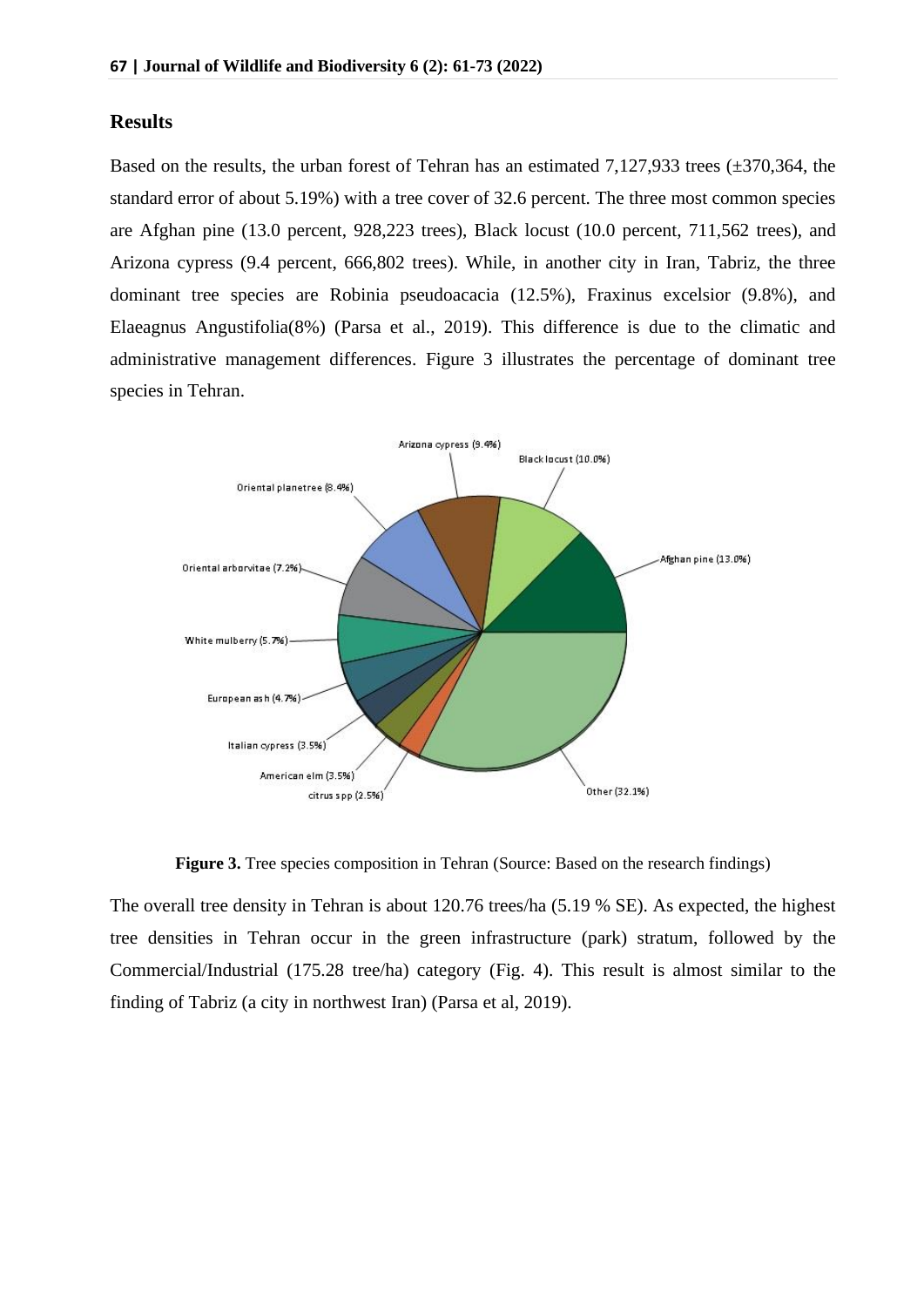| land use classes        | Number of trees | SE(%) | Percentage $(\% )$ | Tree density (tree/ha) | Leaf area (ha) |
|-------------------------|-----------------|-------|--------------------|------------------------|----------------|
| Commercial / Industrial | 913.753         | 15.7  | 12.82              | 175.28                 | 5,054.283      |
| Green Spaces (park)     | 1,389,285       | 6.9   | 19.50              | 266.48                 | 8,539.659      |
| Residential             | 2,582,406       | 9.4   | 36.22              | 100.35                 | 11,709.126     |
| Transportation          | 956,334         | 7.44  | 13.41              | 60.89                  | 4,360.707      |
| Other                   | 1,286,156       | 16    | 18.05              | 142.97                 | 4,577.839      |
| Study area              | 7,127,933       | 5.19  | 100                | 120.76                 | 34,241.615     |

**Table 3.** Tree population summary by land-use classes (Strata)



Figure 4. Percentage of trees in Tehran by stratum (Source: Based on the research findings)



**Figure 5.** Number of trees in Tehran by stratum

As figure 6 indicates, Tehran's urban green infrastructure is composed of a mix of native and exotic tree species. Thus, it often has a tree diversity that is higher than surrounding native landscapes.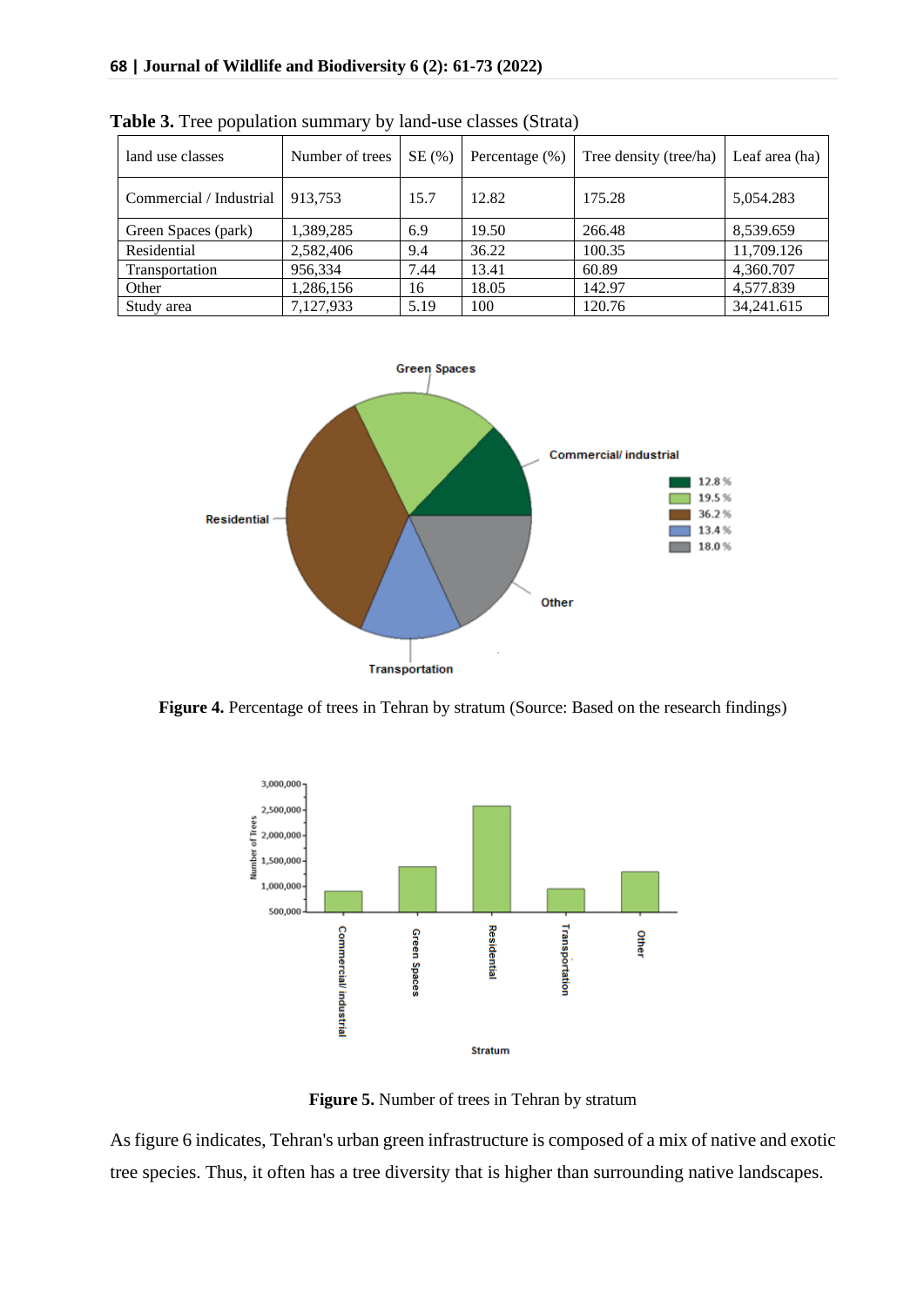#### **Discussion**

Increased tree diversity can minimize the overall impact or destruction by a species-specific insect or disease, but it can also pose a risk to native plants if some of the exotic species are invasive plants that can potentially out-compete and displace native species. No invasive species were found among the Tehran urban green spaces trees. In Tehran, about 28 percent of the trees are species native to Asia. Most trees have an origin in North America (26 percent of the trees). Having a mixed native and exotic species of trees and a, therefore, higher level of trees diversity is valuable since it can provide more diverse ecosystem services as the quantity and monetary value of ecosystem services provided by the urban forest exotic species was greatest in inner-city vacant lots, while native taxa provided more monetary value on residential lots in Cleveland, OH (Riley et al., 2018).



**Figure 6.** The percent of live tree population by area of native origin, Tehran (Source: Based on the research findings). The plus sign (+) indicates the tree species is native to another continent other than those listed in the grouping.

Many tree benefits equate directly to the amount of healthy leaf surface area of the plant. Trees cover about 32.6 percent of Tehran and provide 342.4 square kilometers of leaf area. Total leaf area is greatest in Residential (about  $115 \text{ Km}^2$ ) followed by green spaces (parks) (80 Km<sup>2</sup>) (Fig.7).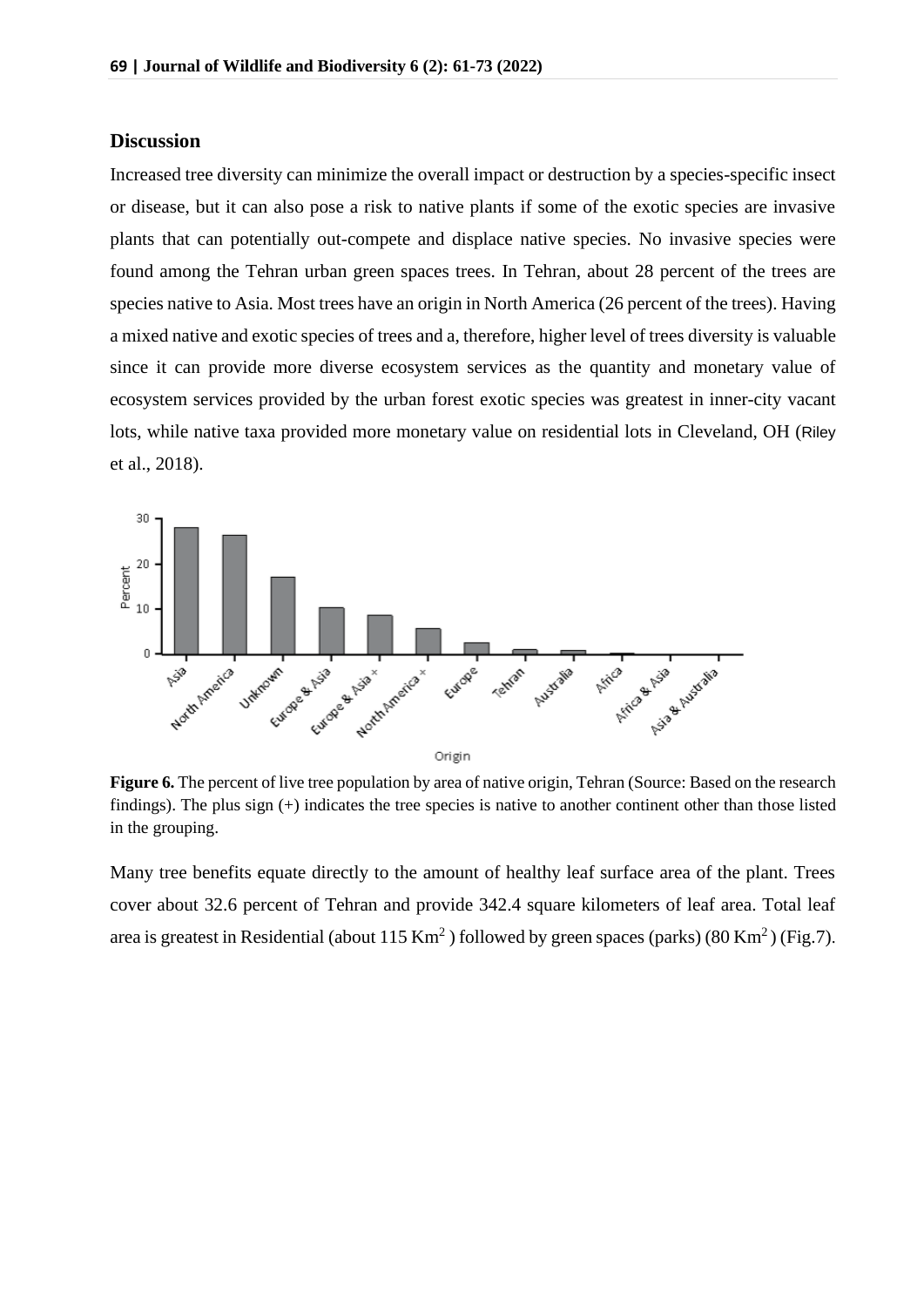

**Figure 7**. Leaf area by stratum, Tehran (Source: Based on the research findings)

In Tehran, the most dominant species in terms of leaf area are Afghan pine (27.1%), Oriental plane tree (8.4%), and Arizona cypress (9.4%). The 10 species with the greatest importance values are listed in Table 3. Importance values (IV) which show the species

currently dominating the urban green structure are calculated as the sum of percent population and percent leaf area. High importance values do not necessarily mean that these trees should necessarily be encouraged in the future (i-Tree Eco User's Manual, 2016; Nowak, 2019, Parsa, 2019).

| Species Name        | Percent    | Percent   | IV   |  |
|---------------------|------------|-----------|------|--|
|                     | Population | Leaf Area |      |  |
| Afghan pine         | 13.0       | 27.1      | 40.1 |  |
| Oriental plane tree | 8.4        | 18.9      | 27.2 |  |
| Arizona cypress     | 9.4        | 6.9       | 16.2 |  |
| <b>Black locust</b> | 10.0       | 4.7       | 14.7 |  |
| European ash        | 4.7        | 5.2       | 9.9  |  |
| Oriental arborvitae | 7.2        | 2.5       | 9.8  |  |
| American elm        | 3.5        | 4.6       | 8.1  |  |
| White mulberry      | 85.7       | 2.2       | 7.9  |  |
| Italian cypress     | 3.5        | 1.9       | 5.4  |  |
| Elm spp             | 2.3        | 3.0       | 5.3  |  |

**Table 4.** Leaf area of the most common species (Source: Based on the research findings)

Based on the results (Table 5), similar to Tabriz, the highest species richness belonged to the green infrastructure category (Parsa et al., 2019). In Tehran, urban green spaces with a Richness Index of 58 and the Transport category with a Richness Index of 38 have the highest and the lowest species richness, respectively. The residential category had the highest values for almost other indices. Evenness is almost identical (about 0.8) for all land use classes.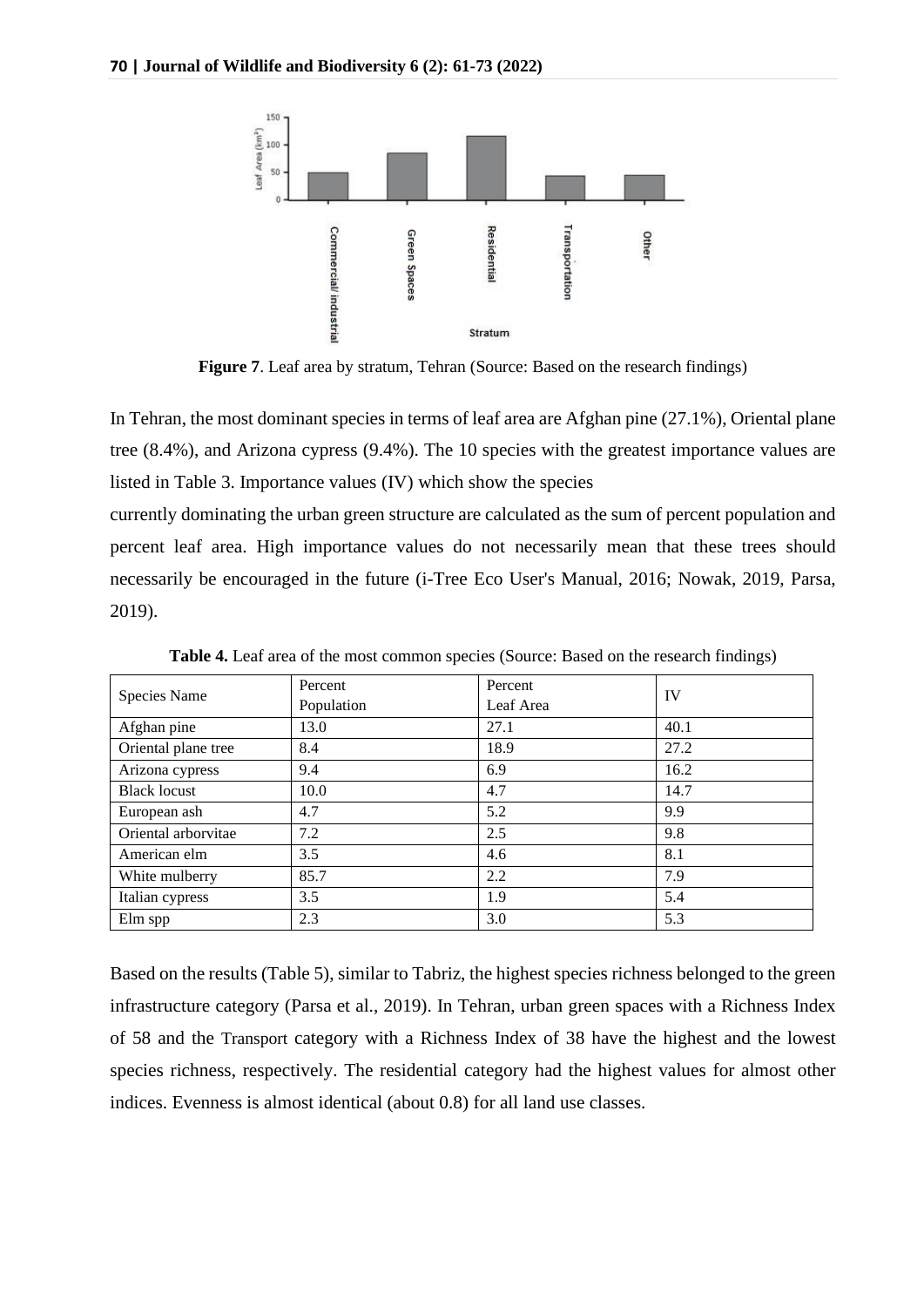| Stratum          | Richness | SPP/ac | Shannon | Menhinick | Simpson | Evenness | Rarefaction |
|------------------|----------|--------|---------|-----------|---------|----------|-------------|
| Commercial       | 25       | 7.8    | 2.8     | 2.3       | 14.4    | 0.9      | 23.5        |
| /Industrial      |          |        |         |           |         |          |             |
| Green spaces     | 58       | 10.9   | 3.1     | 2.5       | 15.6    | 0.8      | 27.9        |
| (Parks)          |          |        |         |           |         |          |             |
| Residential      | 50       | 5.1    | 3.3     | 2.5       | 19.7    | 0.8      | 30.1        |
| <b>Transport</b> | 38       | 4.2    | 2.8     | 1.9       | 12.1    | 0.8      | 21.8        |
| Other            | 33       | 7.9    | 2.7     | 2.1       | 10.5    | 0.8      | 22.9        |
| Study Area       | 97       | 7.6    | 3.3     | 2.4       | 16.4    | 0.7      | N/A         |

**Table 5.** Tehran trees' diversity indices (Source: Based on the research findings)

\*Richness: is the number of species in each stratum (i.e., species richness) \*SPP/ac: is the number of species found per acre of the study area

# **Conclusion**

Having good knowledge about the urban trees' diversity can help managers promote human welfare, reduce the cities' issues, and plan future development projects (Xiaoting et al, 2020). We investigate the current structure and diversity of Tehran green spaces' trees based on five land use classes. Our research also illustrates the most common tree species in Tehran, namely Afghan pine, Black locust, and, Arizona cypress is not original to Iran or even Asia that must be noted in future planting practices. For further research, it is recommended to assess the current and particularly possible future air quality improvements and other ecosystem services urban trees as well as uncertainty analysis.

# **Acknowledgments**

We would like to give our warmest regards to Dr. Vahid Amini Parsa for his invaluable help during the field survey. We thank also the i-Tree tools team, especially Dr. Jason Henning and Erika Teach for their technical assistance. This research was partially funded by the Iranian National Science Foundation (NO.98012635).

# **References**

- Blood, A., Starr, G., Escobedo, F., Chappelka, A., & Staudhammer, C. (2016). How do urban forests compare? Tree diversity in urban and periurban forests of the southeastern US. Forests, 7(6), 120.
- Chimaimba, F. B., Kafumbata, D., Chanyenga, T., & Chiotha, S. (2020). Urban tree species composition and diversity in Zomba city, Malawi: Does land-use type matter?. Urban Forestry & Urban Greening, 54, 126781.
- Chinchilla, J., Carbonnel, A., & Galleguillos, M. (2021). Effect of urban tree diversity and condition on the surface temperature at the city block scale. Urban Forestry & Urban Greening, 60, 127069.
- Dangulla, M., Abd Manaf, L., Ramli, M. F., & Yacob, M. R. (2020). Urban tree composition, diversity, and structural characteristics in North-western Nigeria. Urban Forestry & Urban Greening, 48, 126512.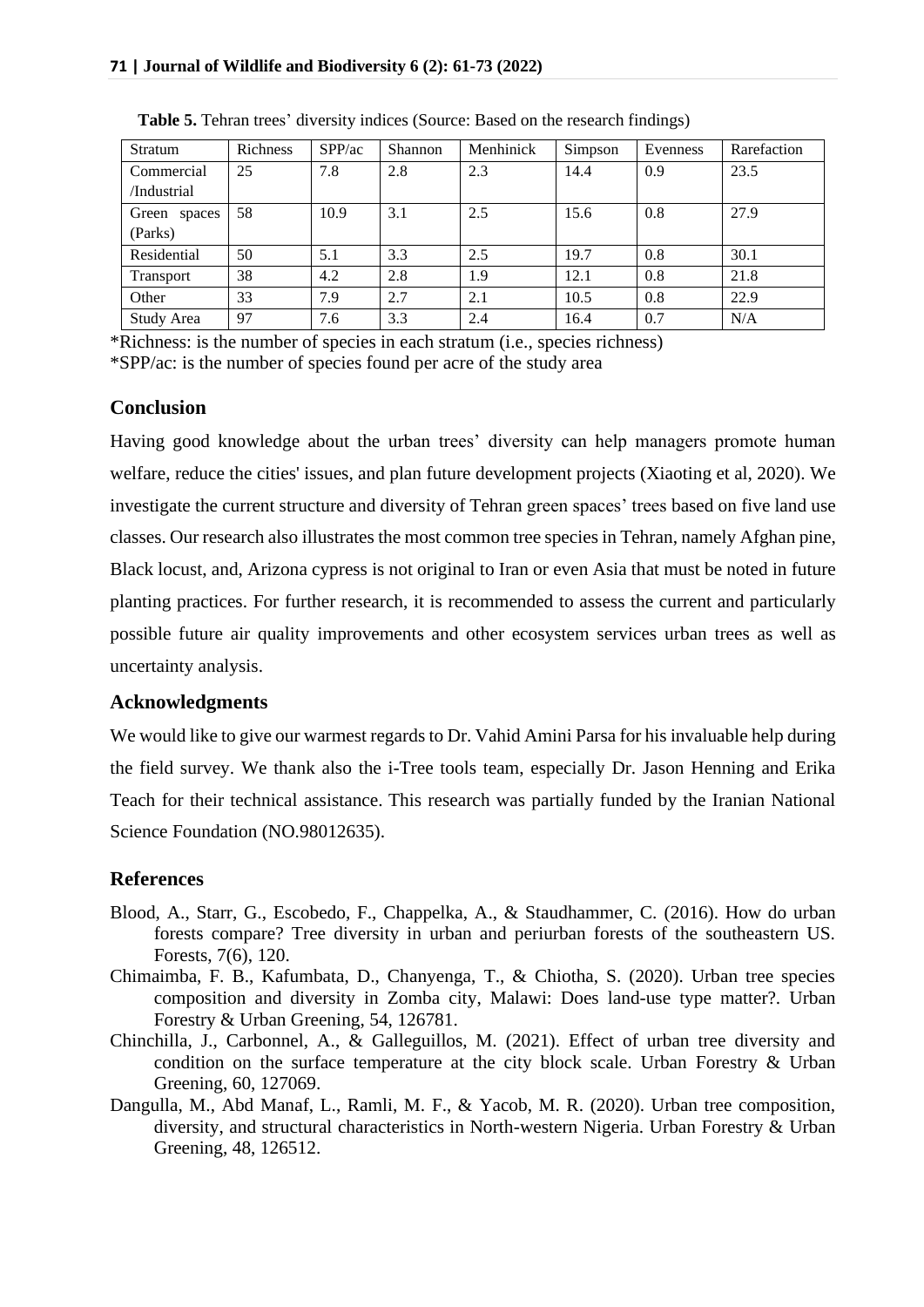- Fan, C., Johnston, M., Darling, L., Scott, L., & Liao, F. H. (2019). Land use and socio-economic determinants of urban forest structure and diversity. Landscape and urban planning, 181, 10- 21.
- Grêt-Regamey, A., Altwegg, J., Sirén, E. A., Van Strien, M. J., & Weibel, B. (2017). Integrating ecosystem services into spatial planning- A spatial decision support tool. Landscape and Urban Planning, 165, 206-219.
- Intasen, M., Hauer, R.J., Werner, L.P., Larsen, E., 2017. Urban forest assessment in Bangkok, Thailand. J. Sustain. For. 36, 148–163. https://doi.org/10.1080/10549811.2016.1265455
- i-Tree Eco User's manual (2021). i-Tree eco user's manual. i-Tree Tools. Retrieved from [https://www.itreetools.org/documents/275/EcoV6\\_UsersManual.2021.04.19.pdf](https://www.itreetools.org/documents/275/EcoV6_UsersManual.2021.04.19.pdf)
- Jiao, M., Xue, H., Yan, J., Zheng, Z., Wang, J., Zhao, C., Zhang, L & Zhou, W. (2021). Tree abundance, diversity, and their driving and indicative factors in Beijing's residential areas. Ecological Indicators, 125, 107462.
- Kendal, D., Dobbs, C., & Lohr, V. I. (2014). Global patterns of diversity in the urban forest: Is there evidence to support the 10/20/30 rule?. Urban Forestry & Urban Greening, 13(3), 411- 417.
- Kiss, M., Takacs, A., Pogacsas, R., & Gulyas, A. (2015). The role of ecosystem services in climate and air quality in urban areas: Evaluating carbon sequestration and air pol-lution removal by street and park trees in Szeged (Hungary). Moravian Geographical Reports, 23(3), 36-46. https:/ /doi.org/10.1515/mgr-2015-0016.
- Li, X., Jia, B., Zhang, W., Ma, J., & Liu, X. (2020). Woody plant diversity spatial patterns and the effects of urbanization in Beijing, China. Urban Forestry & Urban Greening, 56, 126873.
- Ma, B., Hauer, R. J., Wei, H., Koeser, A. K., Peterson, W., Simons, K., Nilsen, T., Werner, P.L & Xu, C. (2020). An Assessment of Street Tree Diversity: Findings and Implications in the United States. Urban Forestry & Urban Greening, 56, 126826.
- Mikulanis, V.( 2014). Phoenix, Arizona Project Area, Community Forest Assessment.
- Morgenroth, J., Östberg, J., van den Bosch, C. K., Nielsen, A. B., Hauer, R., Sjöman, H., Chen, W & Jansson, M. (2016). Urban tree diversity—Taking stock and looking ahead. Urban forestry & urban greening, 15, 1-5.
- Nowak, D. (2013). A guide to assessing urban forests. Retrieved from https://www.fs.fed.us/ nrs/pubs/inf/nrs\_inf\_24\_13.pdf.
- Nowak, D. J. (2017). Assessing the benefits and economic values of trees. In: Ferrini, Francesco; van den Bosch, Cecil CK; Fini, Alessio, eds. Routledge handbook of urban forestry. New York, NY: Routledge: 152-163. Chapter 11., 152-163.
- Nowak, D. J. (2019). Understanding i-Tree: Summary of programs and methods. USDA Forest
- Nowak, D. J., Hoehn, R. E., Bodine, A. R., Greenfield, E. J., & O'Neil-Dunne, J. (2016). Urban forest structure, ecosystem services and change in Syracuse, NY. Urban Ecosystems, 19(4), 1455-1477.
- Nowak, D.J., Cumming, A., Twardus, D. ( 2011). Urban forests of Tennessee, Gen. Tech. Rep. SRS–149. Asheville, NC: U.S. Department of Agriculture Forest Service, Southern Research Station.
- Nyelele, C., & Kroll, C. N. (2020). The equity of urban forest ecosystem services and benefits in the Bronx, NY. Urban Forestry & Urban Greening, 53, 126723.
- Pace, M., Sales, T., 2012. Mesquite Urban Forest Ecosystem Analysis.
- Paquette, A., Sousa-Silva, R., Maure, F., Cameron, E., Belluau, M., & Messier, C. (2021). Praise for diversity: A functional approach to reduce risks in urban forests. Urban Forestry & Urban Greening, 62, 127157.
- PARD, P.( 2014). Plano Urban Forest Ecosystem Analysis.